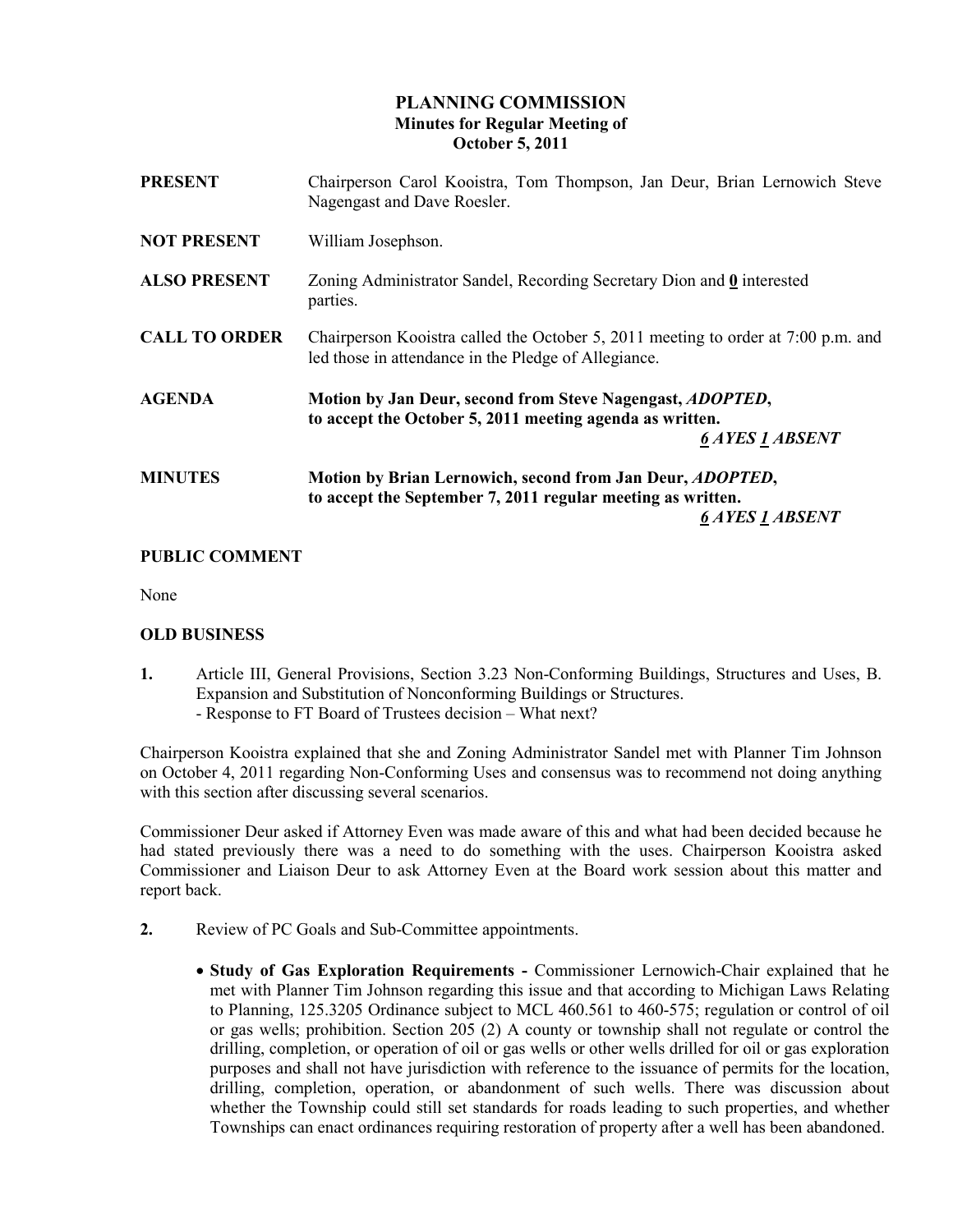- Study of Outdoor Wood-Fired Furnaces Commissioner Lernowich-Chair explained that he met with Planner Tim Johnson regarding this issue and that using sample ordinances he received from him will be creating proposed language that will include setback and height requirements for review at the next meeting.
- Study of Mechanical Appurtenances Commissioner Nagengast-Chair explained the biggest concern with these are noise and the only trouble to this point we have seen is with an air conditioner, currently we have no setbacks for these, however; would a setback really matter? Consensus was that it would not and if this becomes a huge problem we can revisit at that time.
- Low Impact Development Commissioner Nagengast-Chair explained he met with Planner Tim Johnson regarding this issue and that Planner Johnson's opinion is that this pertains to how you handle storm water run off and we don't really have a major problem with this because of the sand throughout the township. Consensus was to have the subcommittee meet again to review the current site plan review section, discuss further and to give an update at the next meeting.
- Medical Marihuana Chairperson Kooistra discussed this matter with Planner Tim Johnson who stated that he thought it was good to have a Medical Marihuana Ordinance rather than keep renewing the moratorium, but Attorney Even had told the Medical Marihuana sub-committee that renewing the moratorium was appropriate given so many changes are being made at the state level regarding current law. Consensus was to request that the Township Board of Trustees extend the moratorium until July 31, 2012.

 Motion by Jan Deur, second from Dave Roesler, ADOPTED, to recommend to the Township Board of Trustees that the Medical Marihuana moratorium be extended until July 31, 2012. 6 AYES 1 ABSENT

• Neighborhood Commercial uses; Open Space PUD; Pond Requirements and Digital Signs Commissioner Thompson-Chair, Zoning Administrator Sandel and Zoning Coordinator Dion have not met yet but will provide update as soon as they do.

### NEW BUSINESS

1. Correspondence from Thomas Szczesny regarding request for rezoning of Whitehall Road from Lincoln Golf Course North to Dame Road on both sides from Neighborhood Commercial to Residential.

Chairperson Kooistra stated we never received this correspondence and that Thomas Szczesny was not here to comment during Public Comment; however, because this issue has been discussed in depth in the past with surveys being done she thought it appropriate to do a straw vote to see if Commissioners want to have this become an agenda item for further review without an actual application/request. Consensus was that they do not believe this issue needs further discussion because during the Master Plan Update process they believe the consensus of the parcel owners in this Neighborhood Commercial District was that they were happy with the zoning amendment that allowed single family dwellings existing on or before January 1, 2009 to be uses permitted by right which allows them to do certain things without having to go to the Zoning Board of Appeals. Commissioner Deur stated that we are consistent with the Joint Planning Commission (JPC) which has the Whitehall Corridor zoned as Neighborhood Commercial.

### COMMISSIONERS COMMENTS